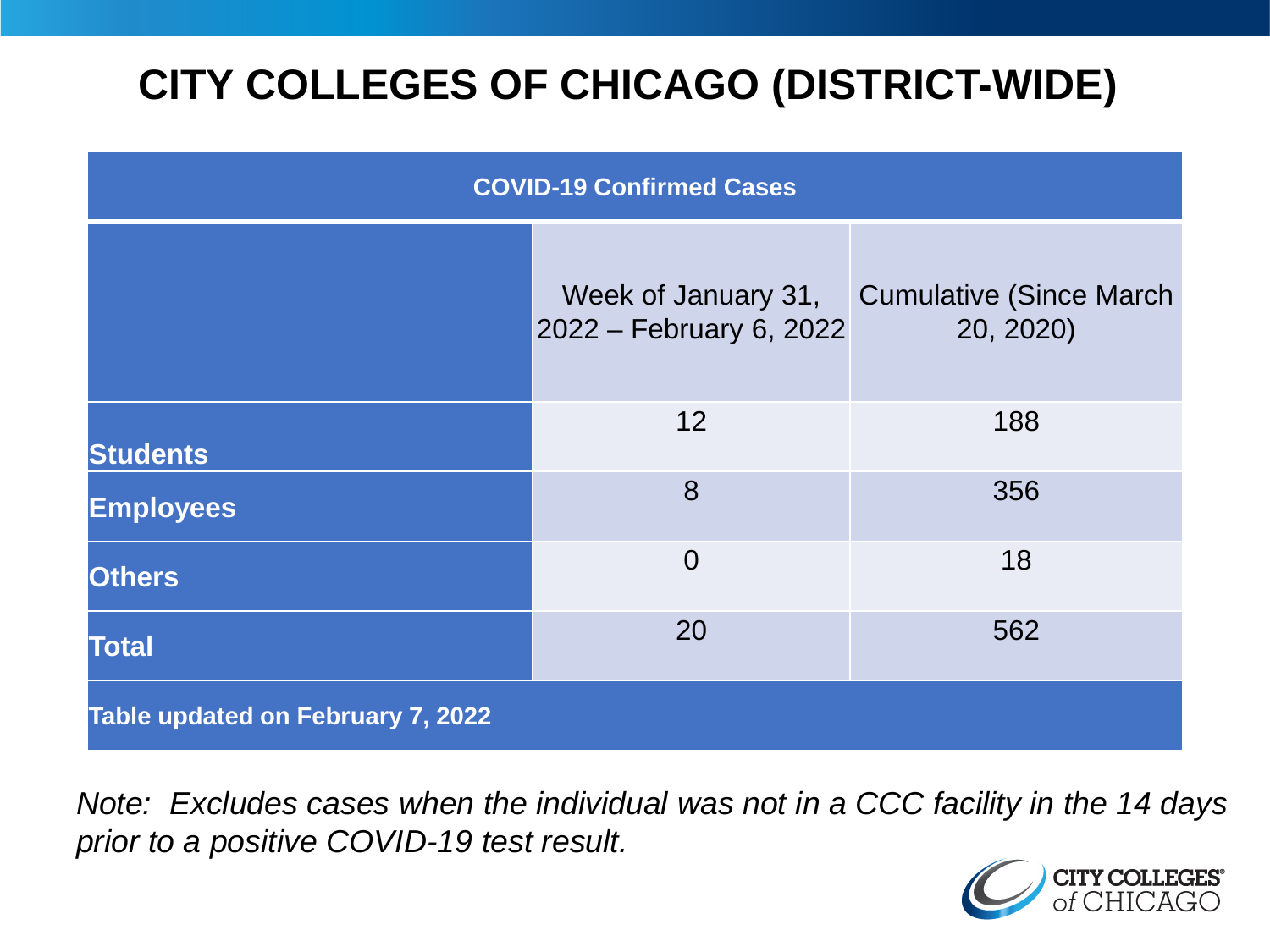### **DALEY COLLEGE**

| <b>COVID-19 Confirmed Cases</b>          |                                                |                                              |
|------------------------------------------|------------------------------------------------|----------------------------------------------|
|                                          | Week of January 31,<br>2022 – February 6, 2022 | <b>Cumulative (Since March)</b><br>20, 2020) |
| <b>Students</b>                          | 1                                              | 14                                           |
| <b>Employees</b>                         | 1                                              | 43                                           |
| <b>Others</b>                            | $\overline{0}$                                 | 3                                            |
| <b>Total</b>                             | $\overline{2}$                                 | 60                                           |
| <b>Table updated on February 7, 2022</b> |                                                |                                              |

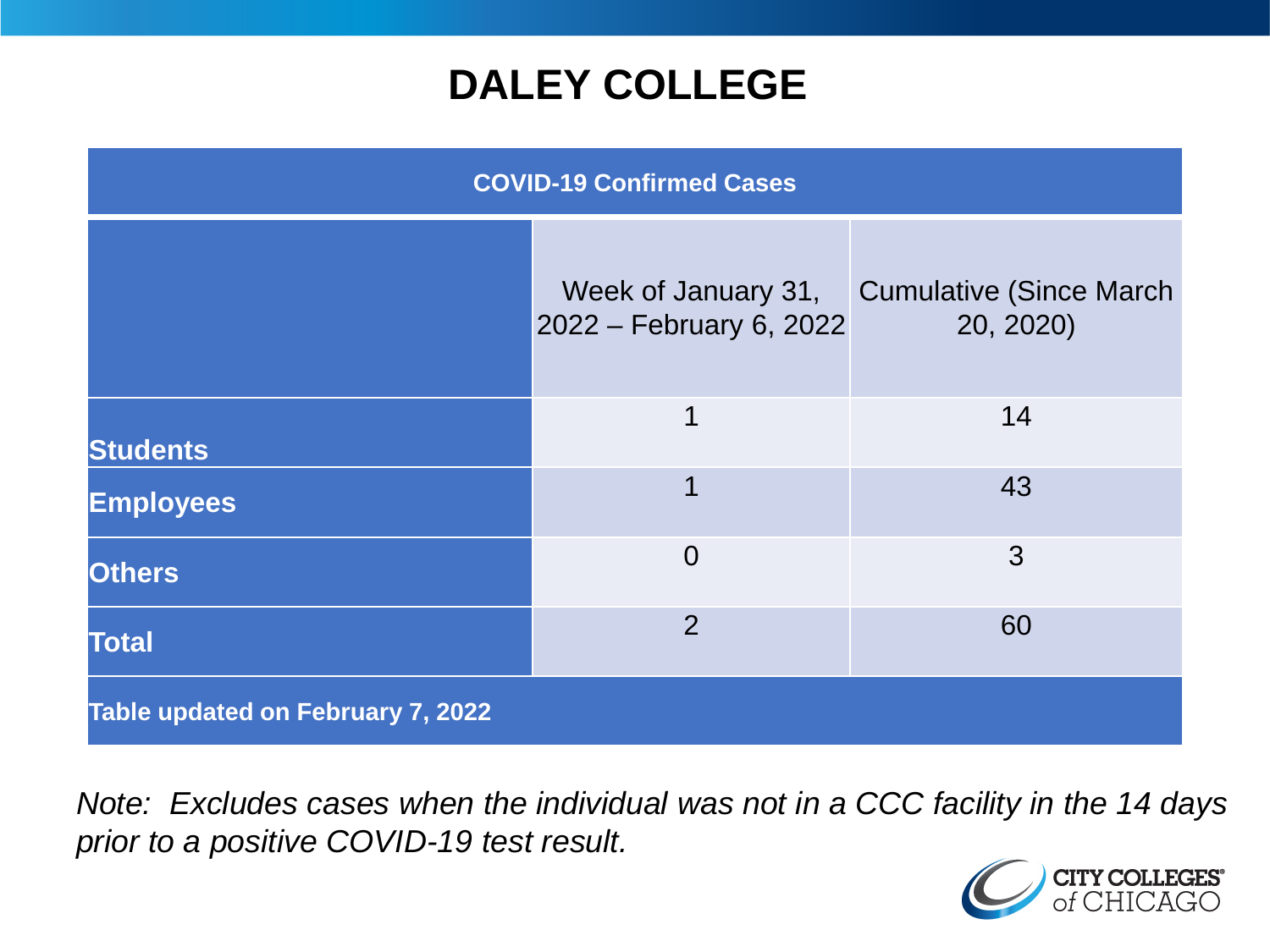### **HAROLD WASHINGTON COLLEGE**

| <b>COVID-19 Confirmed Cases</b>   |                                                |                                              |
|-----------------------------------|------------------------------------------------|----------------------------------------------|
|                                   | Week of January 31,<br>2022 – February 6, 2022 | <b>Cumulative (Since March)</b><br>20, 2020) |
| <b>Students</b>                   | 3                                              | 30                                           |
| <b>Employees</b>                  | $\Omega$                                       | 34                                           |
| <b>Others</b>                     | $\overline{0}$                                 | $\overline{2}$                               |
| <b>Total</b>                      | 3                                              | 66                                           |
| Table updated on February 7, 2022 |                                                |                                              |

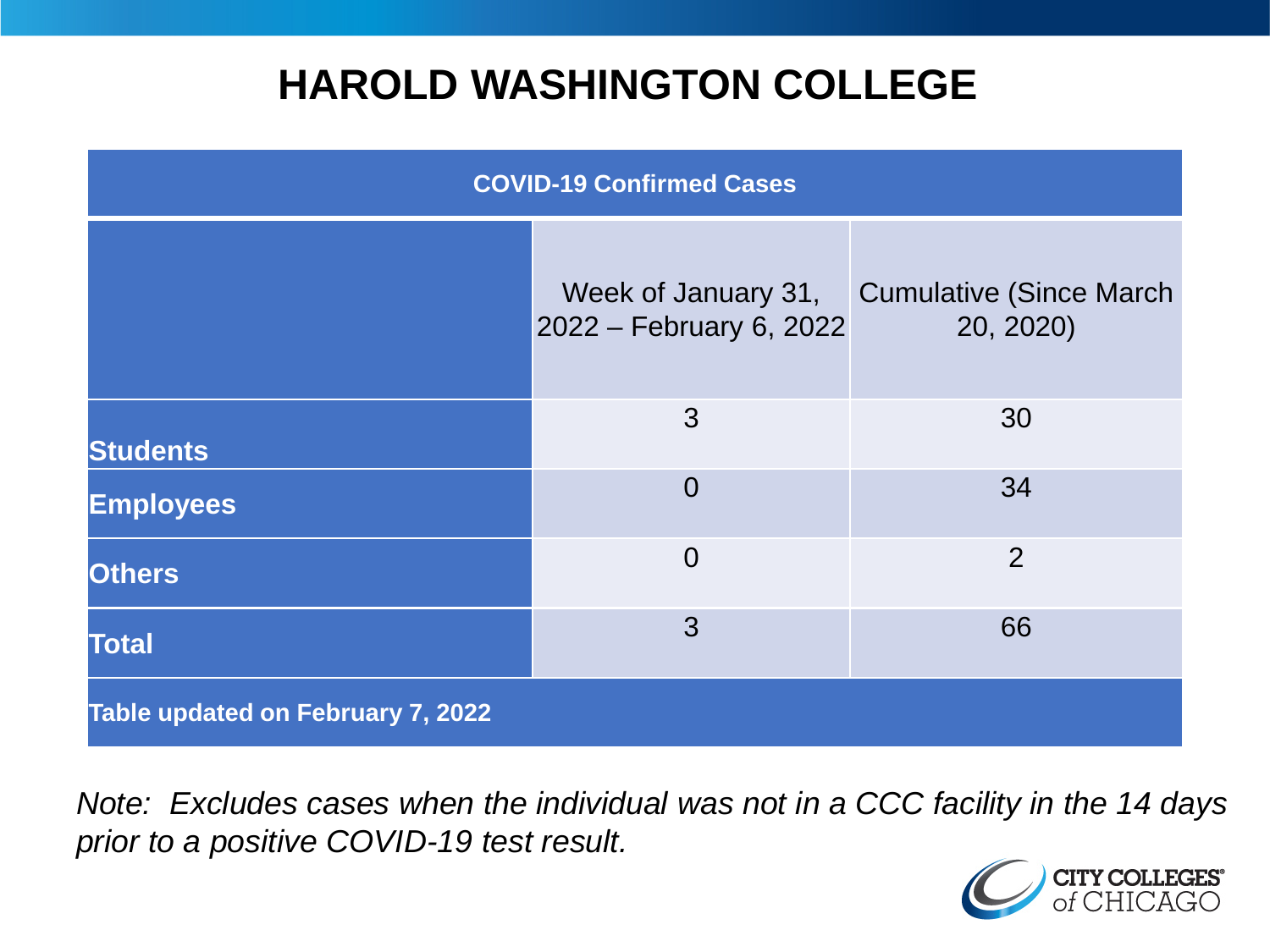### **KENNEDY-KING COLLEGE**

| <b>COVID-19 Confirmed Cases</b>   |                                                |                                              |
|-----------------------------------|------------------------------------------------|----------------------------------------------|
|                                   | Week of January 31,<br>2022 – February 6, 2022 | <b>Cumulative (Since March)</b><br>20, 2020) |
| <b>Students</b>                   | $\overline{0}$                                 | 12                                           |
| <b>Employees</b>                  | 1                                              | 63                                           |
| <b>Others</b>                     | $\overline{0}$                                 | $\overline{2}$                               |
| <b>Total</b>                      | 1                                              | 77                                           |
| Table updated on February 7, 2022 |                                                |                                              |

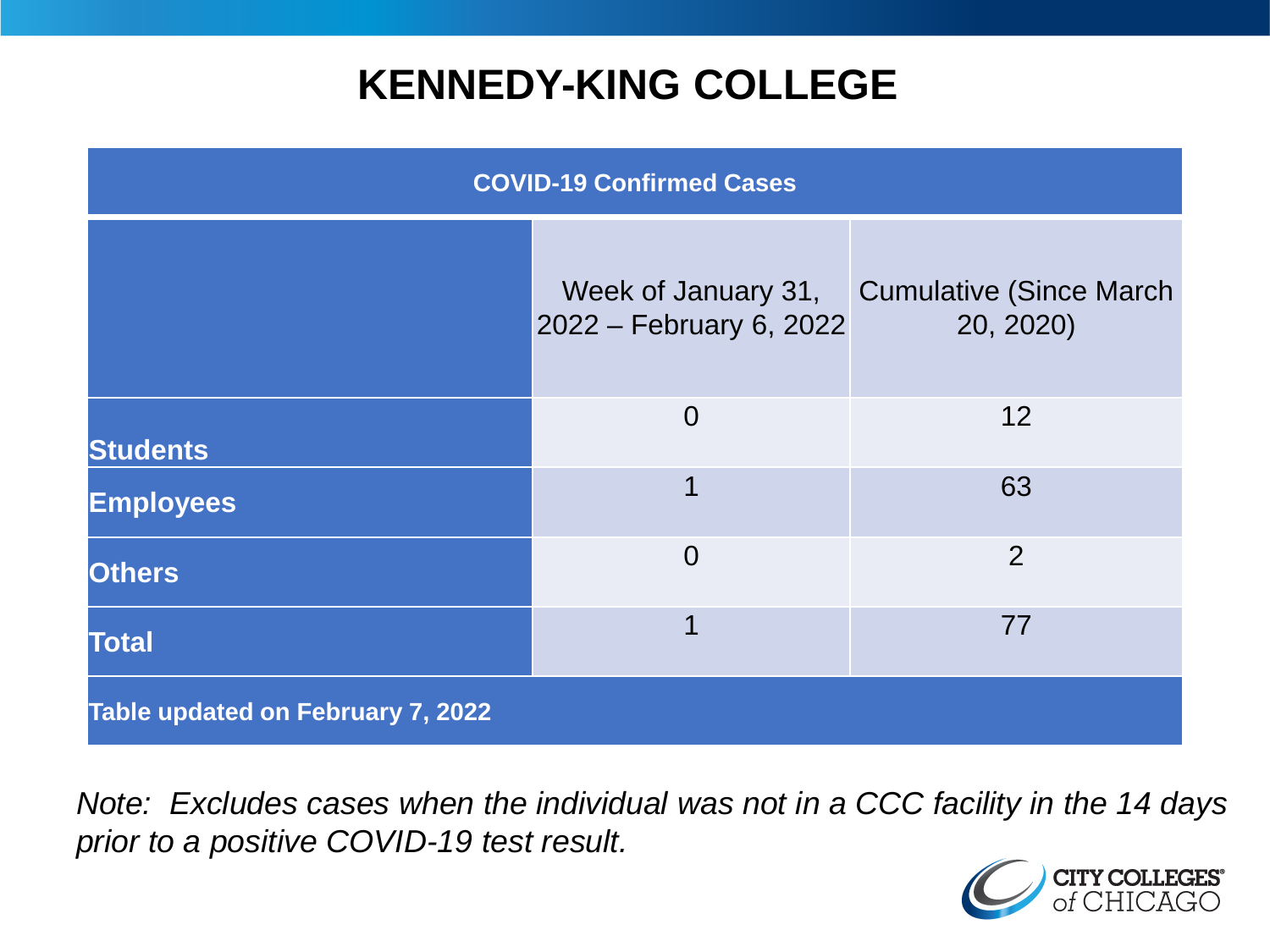## **MALCOLM X COLLEGE**

| <b>COVID-19 Confirmed Cases</b>   |                                                |                                              |
|-----------------------------------|------------------------------------------------|----------------------------------------------|
|                                   | Week of January 31,<br>2022 – February 6, 2022 | <b>Cumulative (Since March)</b><br>20, 2020) |
| <b>Students</b>                   | 2                                              | 71                                           |
| <b>Employees</b>                  | 3                                              | 67                                           |
| <b>Others</b>                     | $\overline{0}$                                 | 3                                            |
| <b>Total</b>                      | 5                                              | 141                                          |
| Table updated on February 7, 2022 |                                                |                                              |

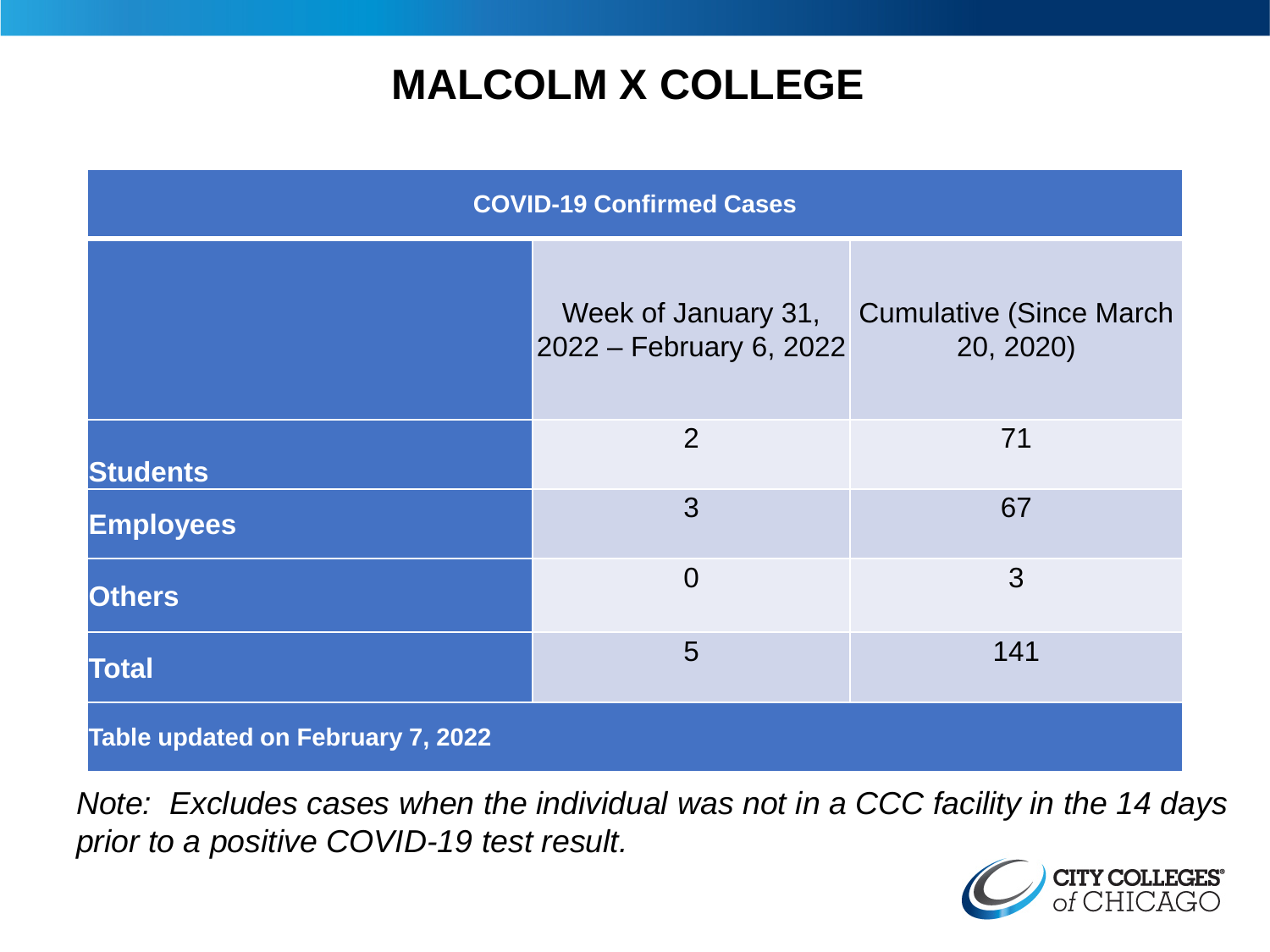# **OLIVE-HARVEY COLLEGE**

| <b>COVID-19 Confirmed Cases</b>   |                                                |                                              |
|-----------------------------------|------------------------------------------------|----------------------------------------------|
|                                   | Week of January 31,<br>2022 – February 6, 2022 | <b>Cumulative (Since March)</b><br>20, 2020) |
| <b>Students</b>                   | 2                                              | 11                                           |
| <b>Employees</b>                  | $\overline{0}$                                 | 47                                           |
| <b>Others</b>                     | $\overline{0}$                                 | $\overline{4}$                               |
| <b>Total</b>                      | 2                                              | 62                                           |
| Table updated on February 7, 2022 |                                                |                                              |

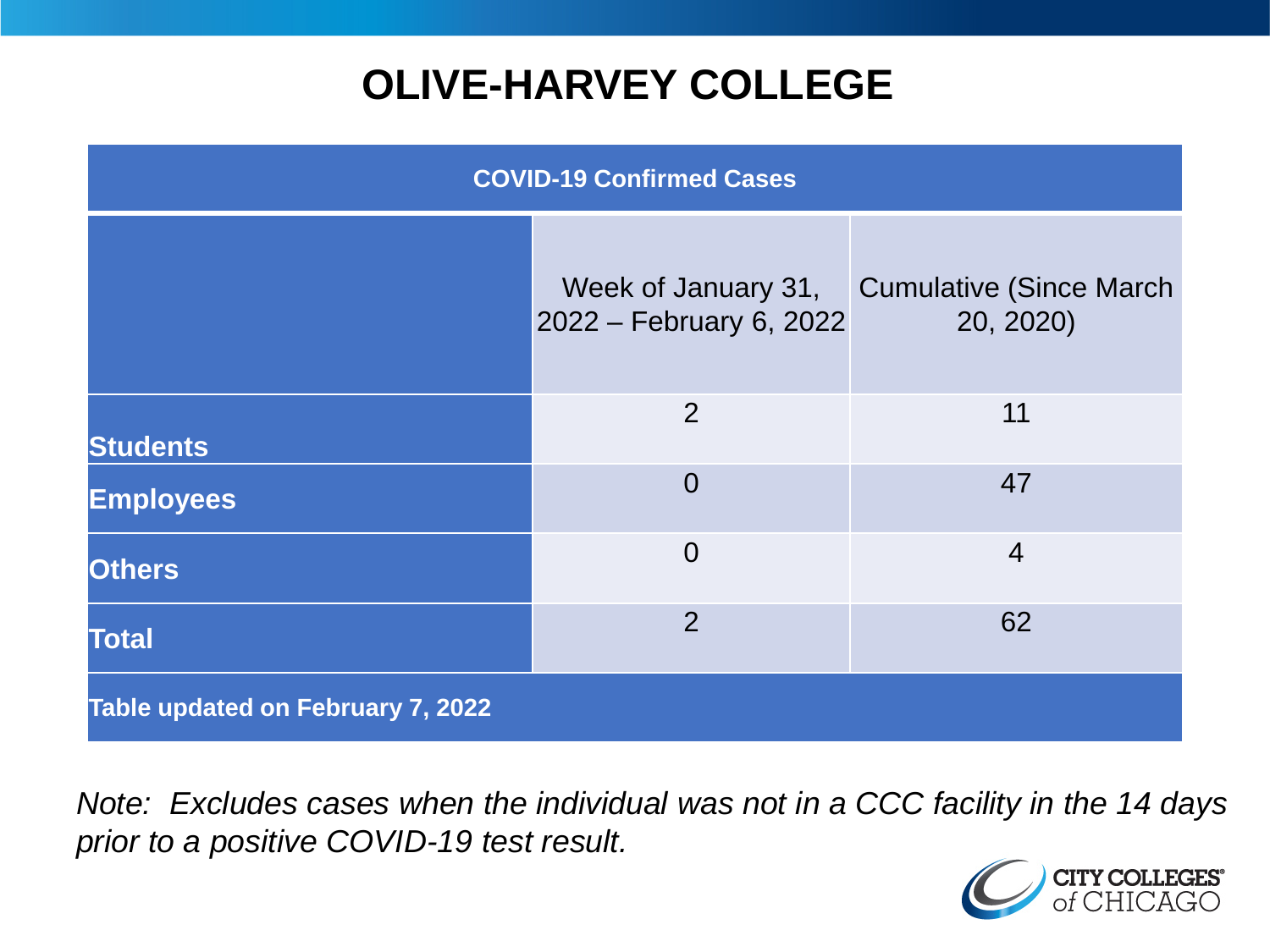### **TRUMAN COLLEGE**

| <b>COVID-19 Confirmed Cases</b>   |                                                |                                              |
|-----------------------------------|------------------------------------------------|----------------------------------------------|
|                                   | Week of January 31,<br>2022 – February 6, 2022 | <b>Cumulative (Since March)</b><br>20, 2020) |
| <b>Students</b>                   | 3                                              | 20                                           |
| <b>Employees</b>                  | $\overline{2}$                                 | 54                                           |
| <b>Others</b>                     | $\overline{0}$                                 | $\overline{0}$                               |
| <b>Total</b>                      | 5                                              | 74                                           |
| Table updated on February 7, 2022 |                                                |                                              |

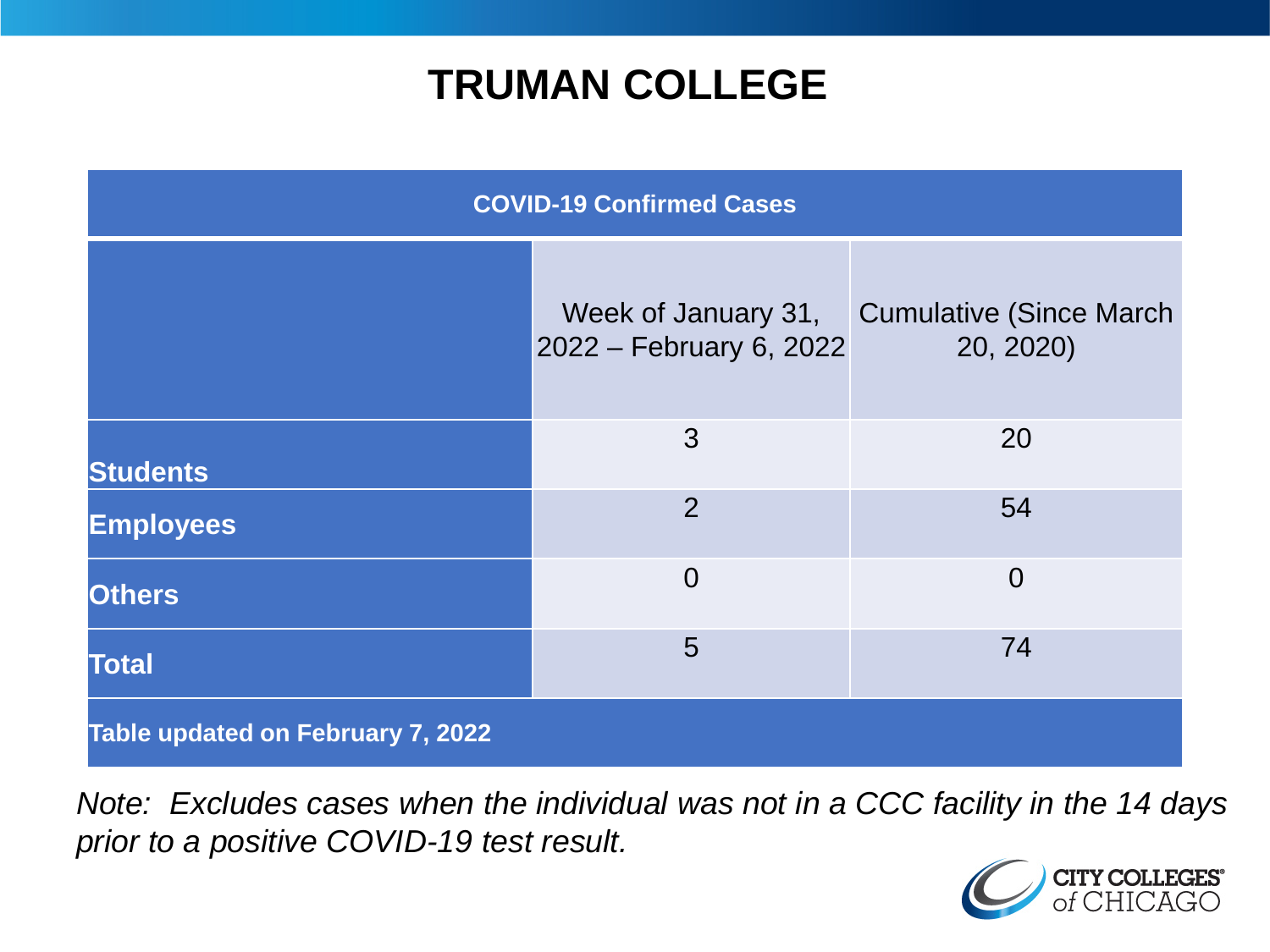### **WRIGHT COLLEGE**

| <b>COVID-19 Confirmed Cases</b>   |                                                |                                              |
|-----------------------------------|------------------------------------------------|----------------------------------------------|
|                                   | Week of January 31,<br>2022 – February 6, 2022 | <b>Cumulative (Since March)</b><br>20, 2020) |
| <b>Students</b>                   | 1                                              | 30                                           |
| <b>Employees</b>                  | $\overline{\mathbf{1}}$                        | 40                                           |
| <b>Others</b>                     | $\overline{0}$                                 | $\overline{2}$                               |
| <b>Total</b>                      | $\overline{2}$                                 | 72                                           |
| Table updated on February 7, 2022 |                                                |                                              |

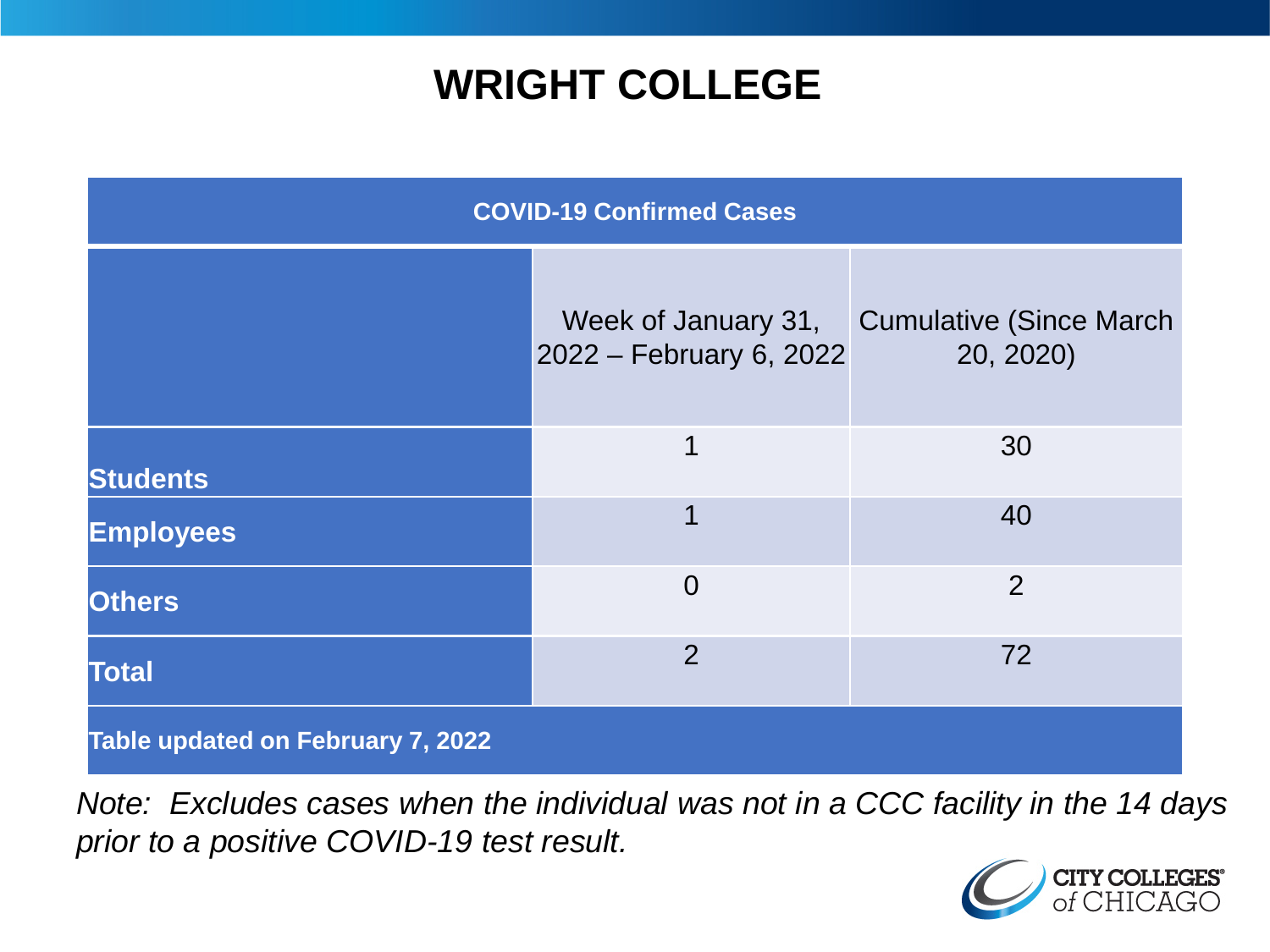#### **180 N. WABASH**

| <b>COVID-19 Confirmed Cases</b>   |                                                |                                              |
|-----------------------------------|------------------------------------------------|----------------------------------------------|
|                                   | Week of January 31,<br>2022 – February 6, 2022 | <b>Cumulative (Since March)</b><br>20, 2020) |
| <b>Students</b>                   | $\overline{0}$                                 | $\overline{0}$                               |
| <b>Employees</b>                  | $\Omega$                                       | $\overline{7}$                               |
| <b>Others</b>                     | $\overline{0}$                                 | $\overline{2}$                               |
| <b>Total</b>                      | $\overline{0}$                                 | 9                                            |
| Table updated on February 7, 2022 |                                                |                                              |